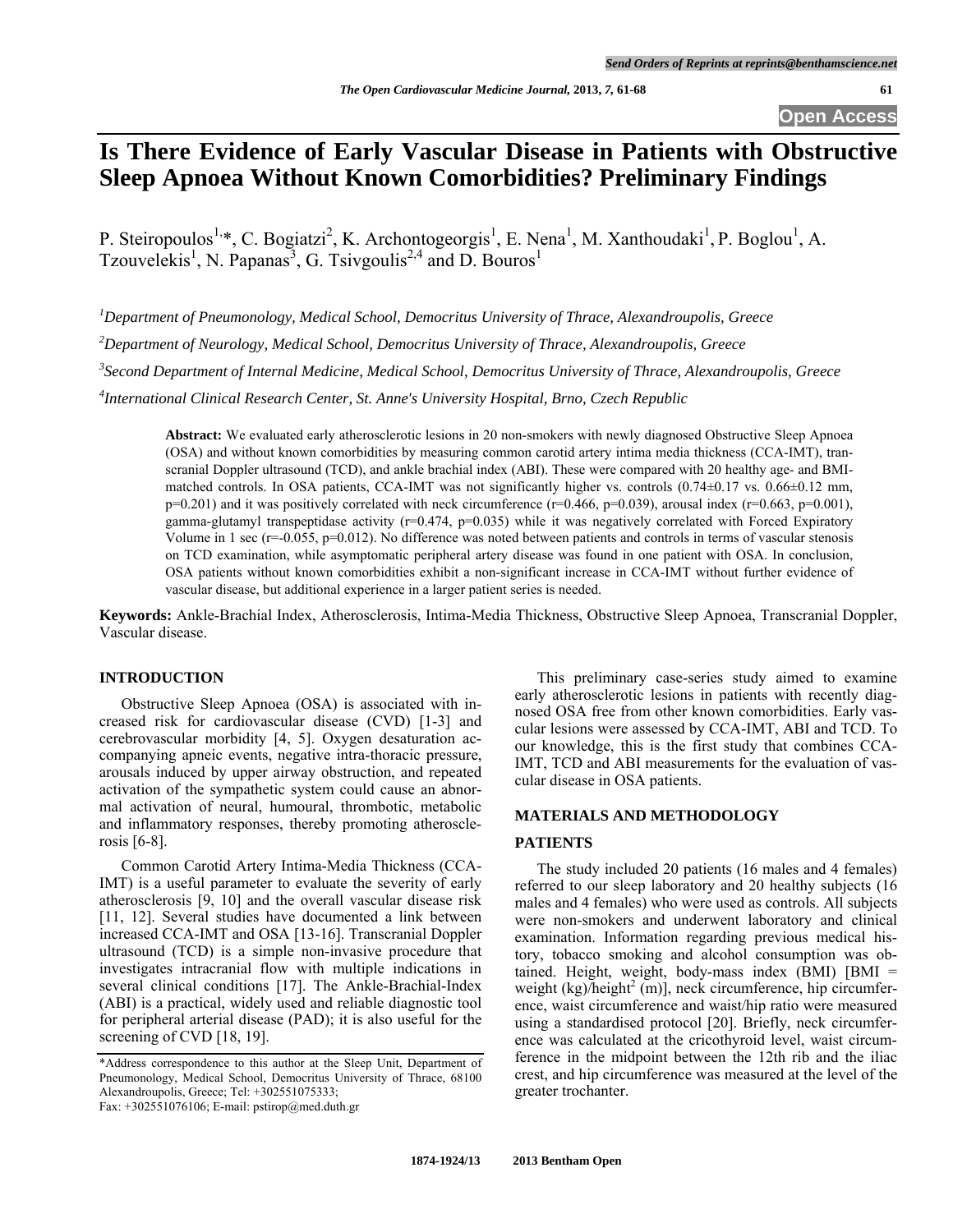#### **62** *The Open Cardiovascular Medicine Journal, 2013, Volume 7 Steiropoulos et al.*

 Electrocardiogram and arterial blood pressure (BP) measurement were performed. Arterial blood gases were analysed. Venous blood samples were obtained the morning after polysomnography (PSG) after 8 h fasting, during which only water intake was permitted. Levels of total cholesterol, triglycerides, high- and low-density lipoprotein were measured by enzymatic colorimetric methods, fasting glucose was determined by enzymatic method, while C-reactive protein, gamma-glutamyl transferase (GGT), aspartate aminotransferase (AST) and alanine aminotransferase (ALT) were measured by an immunoturbidimetric method (Olympus AU640™, Olympus Diagnostica GmbH, Hamburg, Germany). Pulmonary function tests were performed as well (Screenmate, Erich Jaeger GmbH & Co., Hochberg, Germany).

 Somnolence was evaluated by the validated Greek version of the Epworth Sleepiness Scale (ESS) [21], a selfadministered questionnaire estimating the risk of falling asleep in a variety of situations [maximum score: 24; score> 10: excessive daytime sleepiness (EDS)] [22].

Diabetes was defined as fasting glucose levels  $\geq 126$ mg/dL or glycated haemoglobin (HbA1c)  $\geq$  6.5% [23]. Arterial hypertension was defined as: either systolic BP > 140 mmHg and/or diastolic  $BP > 90$  mmHg, both measured on 3 separate occasions, or medical history of documented high arterial BP and use of antihypertensive treatment [24]. Exclusion criteria were as follows: mixed or central apnoeas, chronic obstructive pulmonary disease, cardiac failure or myocardial infarction, kidney disease, cerebrovascular disease, cancer, various causes of daytime sleepiness and any psychiatric or neurological disorder or any other acute medical condition.

 All subjects gave their informed consent and the study was approved by the institutional ethics committee.

# *CCA-IMT*

 CCA-IMT was assessed by high-resolution B-mode ultrasonography, as previously described [25]. The left and right common carotid arteries were examined in the anterolateral, posterolateral and mediolateral directions. All subjects were examined in the supine position, with the head turned 45° from the site being scanned. Both carotid arteries were scanned longitudinally to visualise the IMT in the distal wall of the artery. The best images of the distal wall were

| Table 1. |  |  |  | <b>Anthropometric, Clinical and Laboratory Measurements of OSA Patients</b> |  |  |
|----------|--|--|--|-----------------------------------------------------------------------------|--|--|
|----------|--|--|--|-----------------------------------------------------------------------------|--|--|

| <b>Variables</b>                | Mean $\pm$ standard deviation<br>(Range) |  |
|---------------------------------|------------------------------------------|--|
| Age (years)                     | $50.8 \pm 12.4$ (28-72)                  |  |
| <b>Males/females</b>            | 16/4                                     |  |
| Body weight (kg)                | $101.8 \pm 20.6$ (57-139)                |  |
| <b>BMI</b> ( $kg/m2$ )          | $34.3 \pm 7.2$ (24.8-50.4)               |  |
| Alcohol (drinks/week)           | $1.20 \pm 1.00$ (0-3)                    |  |
| Neck circumference (cm)         | $42.6 \pm 4.1$ (35-50)                   |  |
| Waist circumference (cm)        | $118.2 \pm 13.1 (97-137)$                |  |
| Hip circumference (cm)          | $114.7 \pm 10.3$ (101-142)               |  |
| Waist to hip ratio              | $1.03 \pm 0.06$ (0.9-1.2)                |  |
| Total cholesterol (mg/dl)       | $202 \pm 46$ (133-298)                   |  |
| LDL-cholesterol (mg/dl)         | $116 \pm 44$ (27-183)                    |  |
| HDL-cholesterol (mg/dl)         | $46 \pm 9(33-60)$                        |  |
| Triglycerides (mg/dl)           | $202 \pm 172$ (65-856)                   |  |
| Glucose (mg/dl)                 | $95 \pm 10(80-116)$                      |  |
| $GGT$ (mg/dl)                   | $33 \pm 24$ (2-101)                      |  |
| $CRP$ (mg/dl)                   | $0.46 \pm 0.51$ (0.08-1.82)              |  |
| Systolic blood pressure (mmHg)  | $119.5 \pm 9.0$ (100-135)                |  |
| Diastolic blood pressure (mmHg) | $76.0 \pm 6.8$ (60-85)                   |  |
| $FEV1$ (% predicted)            | $91.0 \pm 19.9$ (54-132)                 |  |
| FVC (% predicted)               | $87.5 \pm 20.3$ (47-131)                 |  |

Abbreviations: BMI, Body Mass Index; CRP, C-Reactive Protein; FEV<sub>1</sub>, Forced Expiratory Volume in the first second; FVC, Forced Vital Capacity; GGT, Gamma-Glutamyl Transferase; HDL, High Density Lipoprotein; LDL, Low Density Lipoprotein; OSA, Obstructive Sleep Apnoea.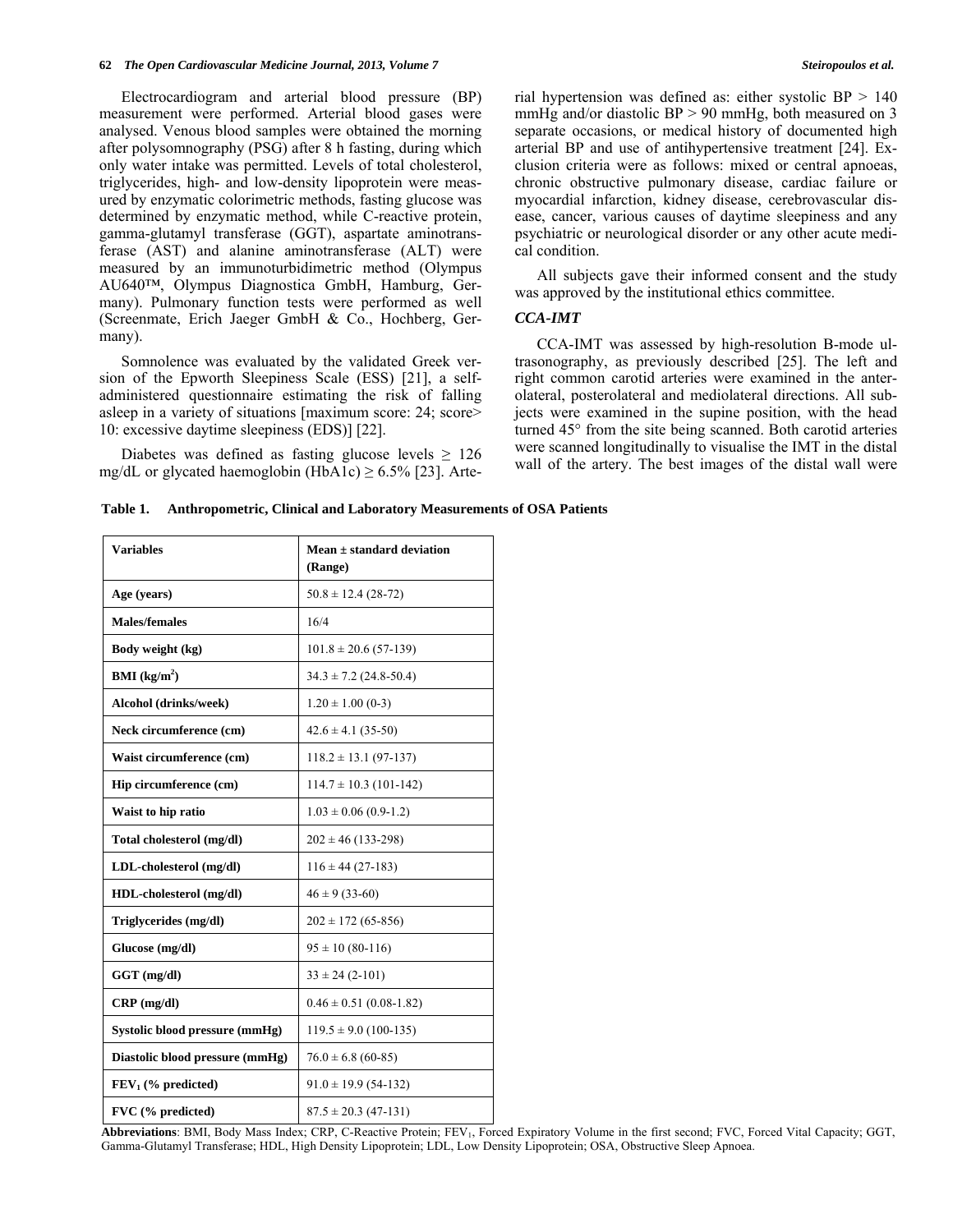used to determine the CCA. Using cine-loop function, an optimal longitudinal freeze-frame image in the end-diastolic state was measured manually by calipers. CCA-IMT was defined as the mean of the right and left IMT of the common carotid artery, calculated from 5 measurements on each side, which were taken 10 mm proximal to the carotid bifurcation. The lumen/intima leading edge (I line) to media/adventitia leading edge (M line) method, which has been previously validated anatomically [26] was used. Subjects with evidence of plaques (defined as a focal structure encroaching into the arterial lumen of at least 0.5 mm or 50% of the surrounding IMT value) at the site of CCA-IMT measurements were excluded from further evaluation. The reproducibility of CCA-IMT measurements between and within our sonographers has been previously established [25].

# *ABI*

 On the day before PSG, ABI was measured using a handheld 8 MHz Doppler device (MiniDop EX-100Vx, Hadeco, Japan) [27]. Systolic BP was measured in both the dorsalis pedis and posterior tibial artery, and the higher of these pressures was divided by the higher of the 2 brachial systolic BPs to calculate the ABI. Peripheral artery disease (PAD) was defined as ABI  $\leq 0.90$ , while ABI >1.0 was considered normal. Subjects with elevated ABI  $(>1.30)$  suggestive of poorly compressible leg arteries [28] were excluded.

# *PSG*

 Overnight PSG (Alice® 4, Philips Respironics, Murrysville, PA, USA) was performed from 22:00 to 06:00 hours, as previously described [29]. A standard montage of electroencephalogram, electro-occulogram, electromyogram and electrocardiogram signals was used. Pulse oximetry was registered and airflow was detected using combined oronasal thermistors. Thoracic cage and abdominal motion were also recorded using inductive plethysmography. Apnoeas, hypopnoeas, and electroencephalogram recordings were manually scored according to standard criteria [30]. Apnoea was defined as complete cessation of airflow for at least 10 sec. Hypopnea was defined as a 50% reduction in airflow for at least 10 sec in combination with oxyhaemoglobin desaturation of at least 4% or an arousal registered by the electroencephalogram [30]. Apnoea-hypopnea index (AHI) was established by the number of apnoeas and hypopneas per hour of PSG-recorded sleep time [30]. Oxygen desaturation index was defined as the number of oxyhemoglobin desaturations of at least 3% per hour of PSG-recorded sleep time. OSA was defined as AHI  $\geq$ 5 accompanied by daytime symptoms [31]. OSA was graded as mild (AHI: 5-15/h), moderate (AHI: 15-30/h), and severe (AHI  $>30/h$ ) [31]. Patients with purely central apnoeas were excluded.

# *TCD*

 TCD was carried out the day before PSG using a standardised protocol by a neurologist with special training and experience in cerebrovascular ultrasound [32-34]. An insonation depth of 45 mm or more was employed for the identification of proximal (i.e. M1) middle cerebral artery (MCA) flow signals and depths of 30 to 45 mm for presumed distal MCA flow signals (M2MCA). After the identification of

**Table 2. Sleep ESS, CCA-IMT, ABI and TCD Measurements of OSA Patients** 

| <b>Variables</b>              | Mean $\pm$ standard deviation<br>(Range) |  |
|-------------------------------|------------------------------------------|--|
| <b>ESS</b> (score)            | $12.50 \pm 5.88$ (2-24)                  |  |
| AHI (events/hour)             | $48.68 \pm 20.99$ (10.8-78.5)            |  |
| $avSpO2(\%)$                  | $90.62 \pm 3.04$ (81-94)                 |  |
| $minSpO2(\%)$                 | $73.90 \pm 11.12$ (36-88)                |  |
| TST with $SpO2< 90%$ (%TST)   | $96.67 \pm 73.63$ (19.5-276.5)           |  |
| Sleep efficiency (%TST)       | 79.38±13.59 (52.6-96.8)                  |  |
| Stage 1 (%TST)                | $23.95 \pm 15.87(5.9-60.8)$              |  |
| Stage 2 (%TST)                | $55.99 \pm 21.58$ (1.6-89.3)             |  |
| Stage $3+4$ (%TST)            | $8.28 \pm 10.53$ (0-38.9)                |  |
| REM (%TST)                    | $8.60\pm7.24(0-23.2)$                    |  |
| <b>Arousal index</b>          | $40.57 \pm 17.27$ (8.2-75.2)             |  |
| Mean CCA-IMT (mm)             | $0.74 \pm 0.17$ (0.48-1.06)              |  |
| <b>Right ABI</b>              | $1.10\pm0.13(0.8-1.3)$                   |  |
| <b>Left ABI</b>               | $1.10\pm0.14(0.7-1.3)$                   |  |
| TCD (intracranial stenosis %) | 0.00                                     |  |

Abbreviations: ABI, Ankle-Brachial Index; AHI, Apnoea Hypopnoea Index; avSpO<sub>2</sub>, average oxyhaemoglobin saturation during sleep time; CCA-IMT, Common Carotid Artery Intima Media Thickness; ESS, Epworth Sleepiness Scale; minSpO<sub>2</sub>, minimum oxyhaemoglobin saturation during sleep time; OSA, Obstructive Sleep Apnoea; REM, Rapid Eye Movement; TCD, Transcranial Doppler; TST, Total Sleep Time.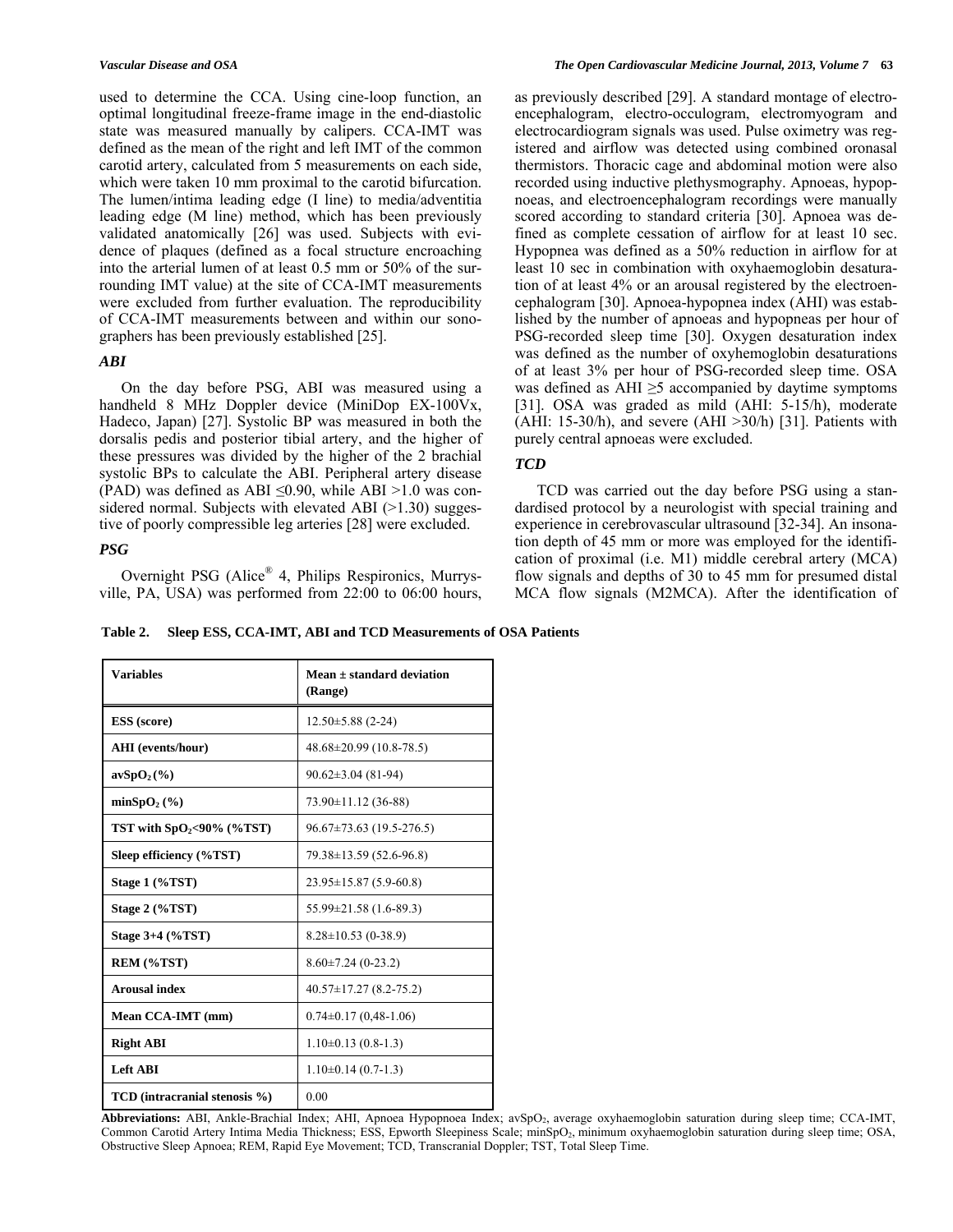both proximal M1MCA and proximal A1 anterior cerebral artery (ACA) signals at the depth of approximately 65 mm (range 58-70 mm), the probe was aimed inferiorly and slightly posteriorly and flow signals of the terminal internal carotid artery (TICA) were obtained at a depth of 60-70 mm [32]. Posterior cerebral artery (PCA) intracranial atherosclerotic disease was detected using an insonation depth of 58-70 mm with posterior angulation of the probe during transtemporal insonation [32, 33]. An insonation depth of 40-79 mm and of 80-105 mm was used for the identification of vertebral (VA) and basilar artery (BA) steno-occlusive disease, respectively, during transforaminal or suboccipital insonation [32, 33].

 The following mean flow velocity (MFV) cut-offs were used for identification of  $\geq 50\%$  stenosis according to the SONIA (stroke outcomes and neuroimaging of intracranial atherosclerosis) trial criteria [35]: MCA: MFV >100 cm/sec; TICA: MFV >90 cm/sec; VA: MFV >80 cm/sec; and BA: MFV >80 cm/sec. Given that ACA and PCA atherosclerosis were not evaluated in the SONIA trial, we used a set of previously validated criteria for the detection of intracranial atherosclerosis in these vessels [32, 33]. Primary TCD findings in ACA stenosis (≥50%) included a focal and significant mean MFV increase (MFV ≥80 cm/sec and ≥30% difference compared with the contralateral ACA segment) at a depth of 62-75 mm [32]. Similarly, a cut-off of >80 cm/sec was used for identification of  $\geq$ 50% PCA stenosis [33]. Subjects with absent temporal windows were excluded.

### **STATISTICAL ANALYSIS**

 Analysis was carried out using SPSS (Statistical Package for Social Sciences, Chicago, Illinois) v.15.0. Normality was assessed by Kolmogorov-Smirnov test. For normally distributed values, descriptive results were expressed as mean  $\pm$ SD. Pearson's correlation coefficients were used to examine the association between variables. Analysis of Variance (ANOVA) and Student's t-test were used to examine differences between groups. Reported p-values are two-tailed and significance was defined at  $p<0.05$ .

# **RESULTS**

 The study population comprised 32 males and 8 females with age ranging from 28 to 72 years old (mean 50.80  $\pm$ 12.37 years old). All subjects were non-smokers. Their anthropometric, clinical and laboratory characteristics are summarised in Table **1** while the results from PSG, ESS, ABI, TCD and CCA-IMT measurements are reported in Table **2**. Regarding severity (based on AHI), OSA was mainly moderate-to-severe (1 patient with mild OSA, 5 patients with moderate OSA and 14 patients with severe OSA), while 14 out of 20 patients reported EDS ( $ESS > 10$ ).

 In OSA patients, CCA-IMT was not significantly higher vs. controls  $(0.74 \pm 0.17 \text{ vs. } 0.66 \pm 0.12 \text{ mm}, p = 0.201)$ . No patient exhibited vascular stenosis on TCD, while one patient had asymptomatic PAD  $(ABI = 0.7)$ .

 Mean CCA-IMT in OSA patients was positively correlated with neck circumference  $(r = 0.466, p = 0.039)$  and arousal index ( $r = 0.663$ ,  $p = 0.001$ ) while it was negatively correlated with  $FEV_1$ , expressed as percentage of the predicted value (FEV<sub>1</sub> % pred) (r = -0.551, p = 0.012). Additionally, mean CCA-IMT exhibited a significant positive correlation ( $r = 0.474$ ,  $p = 0.035$ ) with GGT activity, while no other correlation was observed between CCA-IMT and other biochemical characteristics. Correlations between CCA-IMT and potential predictors for atherosclerosis are reported in Table **3**.

### **DISCUSSION**

 The present study has demonstrated a positive correlation between CCA-IMT and arousal index, neck circumference, and GGT as well as a negative correlation with  $FEV<sub>1</sub>$ , in patients with newly diagnosed OSA and without known comorbidities. Conversely, intracranial vascular stenosis (studied by TCD) and PAD (evaluated by ABI) showed no association with any index of OSA.

 The relationship between CCA-IMT and OSA has been examined in several previous studies [13-16, 36], even though the authors recognise that common cardiovascular risk factors could represent confounding variables [16]. Suzuki *et al*. [14] reported that CCA-IMT was related to AHI, duration of oxygen saturation below 90% and the minimum oxygen saturation. The correlation between OSA-related hypoxemia and CCA-IMT was independently of AHI, indicating that hypoxia could represent an independent risk factor for arterial wall lesions [14]. Importantly, their patients had several comorbidities other than tobacco smoking (47.3% arterial hypertension, 18% dyslipidaemia and 17.4% diabetes mellitus) that can influence the progression of IMT [37-39]. However, after adjustment for confounding factors, the correlation between IMT and severity of OSA remained significant.

 Similar findings have been reported by Szabóová *et al*. [40]. Patients with cardiovascular comorbidities and OSA exhibited higher IMT, as compared with the OSA group alone. Nevertheless, when adjusted for age, IMT was normalised. In another study [41], severity of oxygen desaturation and BP status were the best predictors for CCA-IMT and atherosclerotic plaque formation in 83 OSA patients. In a Chinese study of 52 patients with OSA [42], CCA-IMT was significantly higher in the moderate  $(0.81 \pm 0.24 \text{ mm})$ and severe OSA  $(0.91 \pm 0.23 \text{ mm})$  subgroups than in the mild OSA (0.7 ± 0.17 mm) subgroup. Minoguchi *et al*. [43] have also observed increased CCA-IMT in patients with moderate to severe  $(1.16 \pm 0.05 \text{ mm}, \text{p} < 0.003)$  as compared with those with mild OSA  $(0.71 \pm 0.03 \text{ mm}, \text{p} < 0.0001)$ . A similar observation has been reported by Saletu *et al*. [44]. However, these results are not confirmed by all studies [36].

 In our study, a correlation between arousal index and CCA-IMT was observed. This suggests that sleep fragmentation due to intermittent arousals may result in metabolic and inflammatory deregulation, which, in turn, promotes vascular pathology. Of note, Wattanakit *et al*. [16] found that respiratory disturbance index, and arousal index failed to show a correlation with CCA-IMT after adjustment for additional risk factors for atherosclerosis in 985 subjects from the general population. Importantly, their patients had various risk factors for cardiovascular disease and presented with a mild to moderate OSA with a mean respiratory disturbance index of 8.7 events/h [16]. By contrast, our patients were free from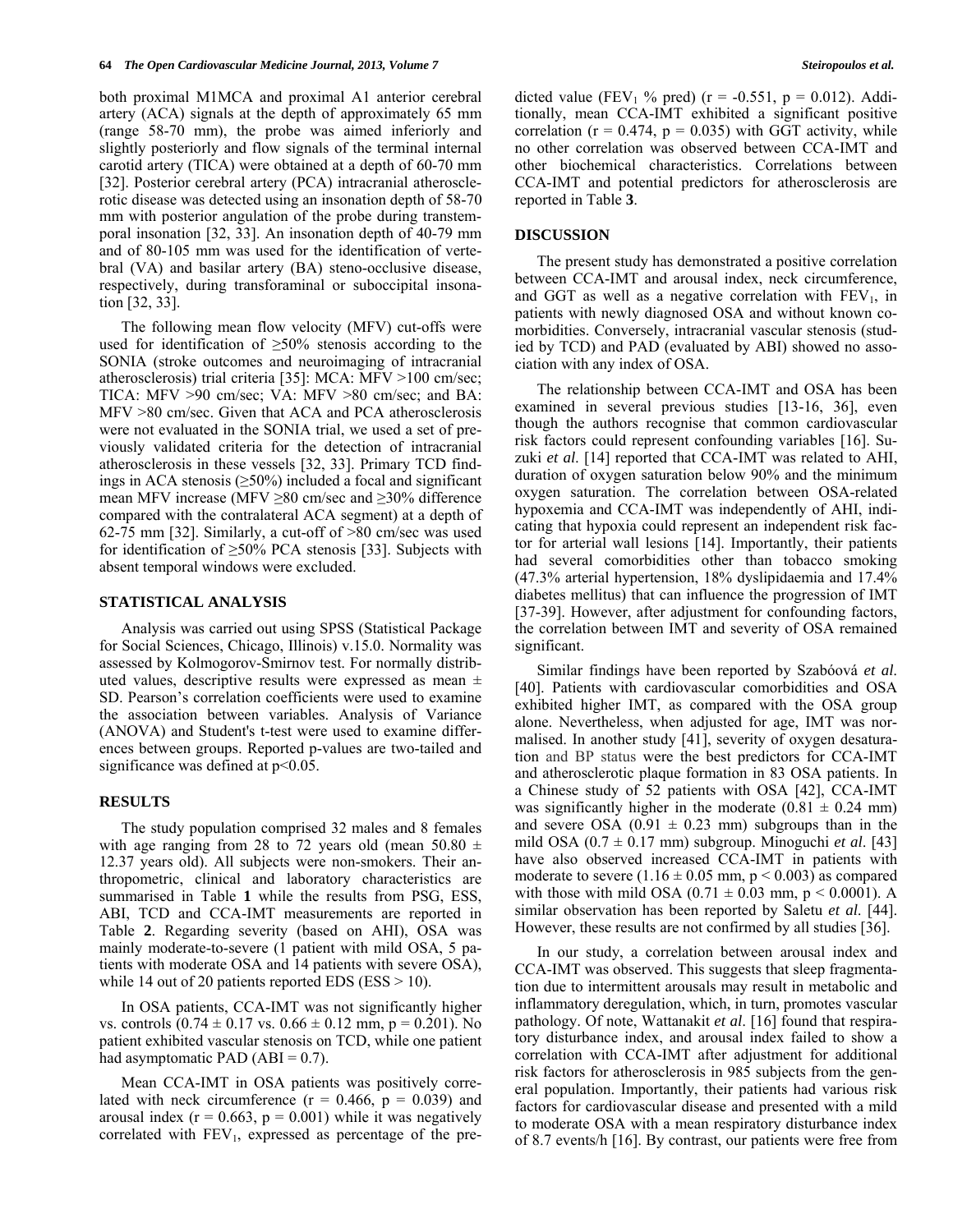| <b>Variables</b>           | p     | r        |
|----------------------------|-------|----------|
| Age                        | 0.071 | 0.412    |
| <b>BMI</b>                 | 0.602 | 0.124    |
| <b>Neck circumference</b>  | 0.039 | 0.466    |
| <b>Waist circumference</b> | 0.214 | 0.29     |
| <b>Hip circumference</b>   | 0.326 | 0.231    |
| Waist to hip ratio         | 0.499 | 0.161    |
| $FEV1$ (% predicted)       | 0.012 | $-0.551$ |
| FVC (% predicted)          | 0.050 | $-0.443$ |
| <b>Glucose</b>             | 0.558 | 0.139    |
| GGT                        | 0.035 | 0.474    |
| <b>Cholesterol</b>         | 0.528 | 0.150    |
| <b>Triglycerides</b>       | 0.155 | 0.330    |
| <b>HDL-cholesterol</b>     | 0.822 | 0.054    |
| <b>LDL-cholesterol</b>     | 0.633 | $-0.114$ |
| <b>CRP</b>                 | 0.684 | 0.097    |
| <b>ESS</b>                 | 0.733 | 0.081    |
| Sleep efficiency (%TST)    | 0.085 | 0.406    |
| Stage 1 (%TST)             | 0.59  | 0.128    |
| Stage 2 (%TST)             | 0.986 | $-0.004$ |
| Stage 3+4 (%TST)           | 0.17  | $-0.32$  |
| <b>REM</b>                 | 0.158 | $-0.328$ |
| <b>AHI</b>                 | 0.26  | 0.264    |
| $\mathbf{avSpO}_2$         | 0.383 | $-0.206$ |
| minSpO <sub>2</sub>        | 0.873 | 0.038    |
| TST with $SpO2< 90%$       | 0.44  | 0.183    |
| <b>Arousal index</b>       | 0.001 | 0.663    |

#### **Table 3. Correlations between CCA-IMT and Studied Parameters as Predictors for Atherosclerosis in OSA Patients**

**Abbreviations:** AHI, Apnoea Hypopnoea Index; avSpO2, average oxyhaemoglobin saturation during sleep time; BMI, Body Mass Index; CCA-IMT, Common Carotid Artery Intima Media Thickness; CRP, C-Reactive Protein; ESS, Epworth Sleepiness Scale; FEV1, Forced Expiratory Volume in the first second; FVC, Forced Vital Capacity; GGT, Gamma-Glutamyl Transferase; HDL, High Density Lipoprotein; LDL, Low Density Lipoprotein; minSpO<sub>2</sub>, minimum oxyhaemoglobin saturation during sleep time; OSA, Obstructive Sleep Apnoea; REM, Rapid Eye Movement; TST, Total Sleep Time.

known comorbidities. Taken together, the new and the earlier data indicate some correlation between OSA and CCA-IMT, although further information on the most relevant parameters of OSA is still desirable. Of foremost importance appears to be nocturnal hypoxia [13, 14]. At the same time, caution is needed not to underestimate the role of comorbidities. Indeed, it is known that the latter may influence some vascular risk factors [45].

 Sleepiness evaluated by ESS was identified as an independent predictor of CCA-IMT in a pre-polysomnographic multiple regression model of an Austrian study [46], a finding not confirmed in our work. Daily somnolence is a major, but still not omnipresent, feature of OSA [46, 47]. It has been shown to be linked with glucose deregulation [47], and its contribution to associated morbidity merits further attention [47].

 In previous works, CCA-IMT has been shown to correlate with several biochemical parameters, such as total cholesterol [14],  $HbA_{1c}$  [14, 44], C-reactive protein [43, 46], fibrinogen [46], interleukin-6 (IL-6) [43], interleukin-18 (IL-18) [42, 43], and urinary 15-F2t-isoprostane [48]. In our study, we noted a correlation between GGT and CCA-IMT. GGT is known to be associated with arterial stiffness in healthy individuals [49]. Additionally, it has been identified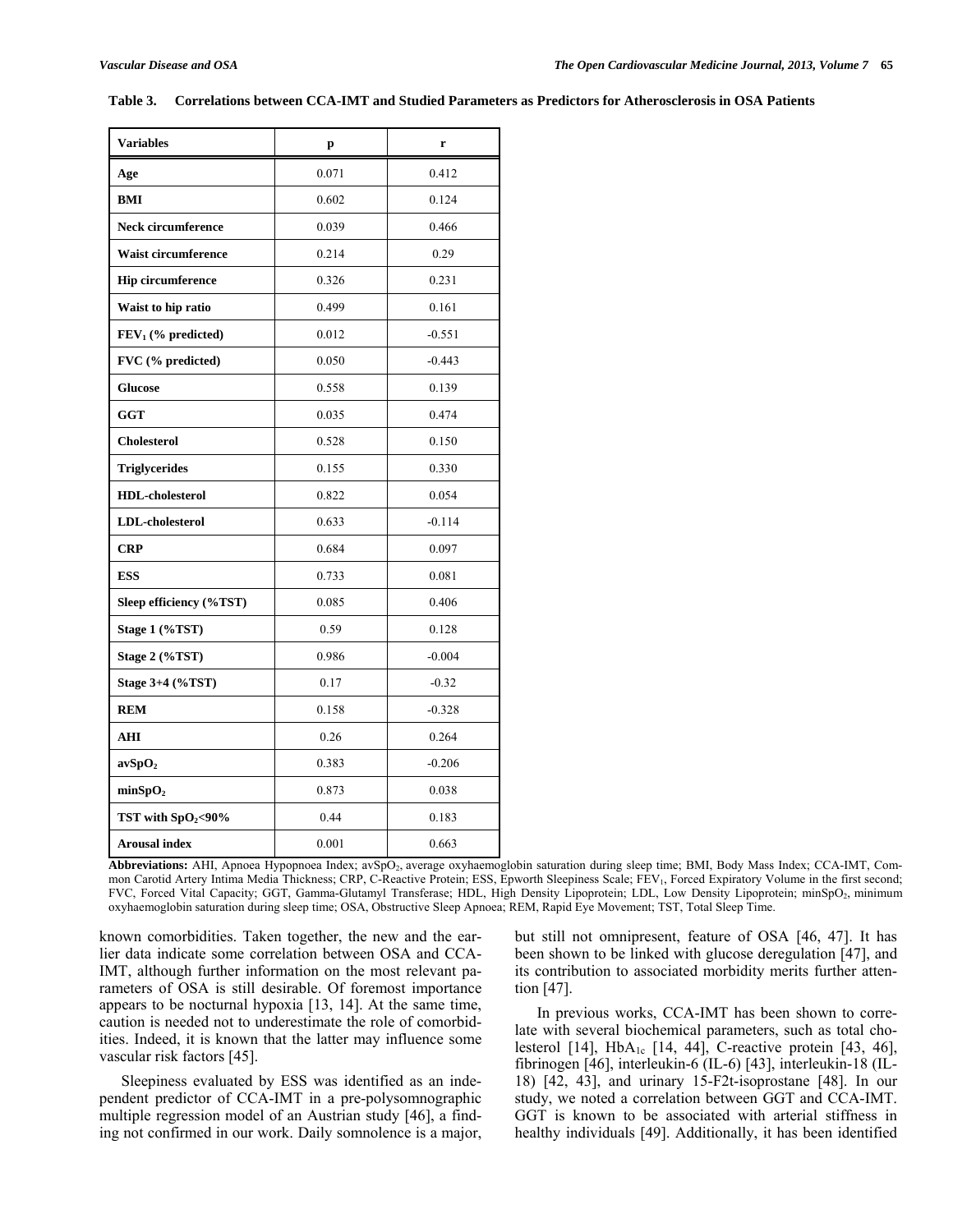as a risk factor for all-cause mortality (especially among young subjects) [50], for cardiovascular disease [51, 52] and stroke [52, 53]. Kanbay *et al*. [54] found that elevated GGT was an independent predictor of CVD in OSA patients, and

the increase in GGT was proportional to OSA severity. Thus, our finding further supports Kanbay's observations [54], suggesting that GGT is a marker of incipient carotid atherosclerosis in OSA.

 We found a significant negative correlation between CCA-IMT and  $FEV_1$  while Zureik *et al.* [55] have also observed a negative but insignificant correlation between IMT and FEV<sub>1</sub> % ( $r = -0.13$ ,  $p = 0.17$ ). Additionally, they found that among male subjects, CCA-IMT was higher in those with than those without bronchial hyper-responsiveness ( $p =$ 0.002) [55]. This was attributed to the activation of systemic inflammatory mechanisms common to bronchial hyperresponsiveness and arterial injury. In another study [56], CCA-IMT was negatively associated with  $FEV<sub>1</sub>$ , which, in turn, was associated with development of atherosclerotic plaques. In this context, we have provided additional evidence that  $FEV_1$  reflects concomitant pulmonary and vascular perturbations. Plausible explanations, other than common inflammatory pathways, may include aging-related physiologic changes affecting both respiratory function and arterial wall thickness, as well as reduced arterial wall oxygenation due to chronic hypoxia.

 Several studies assessed the correlation between respiratory function and the risk of stroke. A prospective cohort study of 7151 men with a mean follow up of 14.8 years [57] showed that reduced  $FEV<sub>1</sub>$  was linked with increased stroke risk even after adjustment for additional CVD risk factors. Men with lower  $FEV_1$  (<3.10 l) had a 50% increase in stroke risk compared with those with higher  $FEV_1$  ( $\geq$ 3.65 l) with a corresponding relative risk (RR) of 1.4 [57]. Similar results were observed in a Danish study [58]. In another prospective study of 379 women with a mean follow up of 26 years [59], middle- and late-life respiratory function was related to cerebrovascular disease shown by brain computed tomography. For an 1-standard deviation decrease in  $FEV<sub>1</sub>$ , there was increased risk of white matter lesions [odds ratio (OR): 1.46] and lacunar infarcts (OR: 1.42) detected by MRI [59]. In addition, Liao *et al*. [60] have demonstrated a relationship between lower pulmonary function and subclinical CVD detected by MRI. All this data underlines the importance of our reported association between CCA-IMT and  $FEV<sub>1</sub>$ . It appears, then, that  $FEV<sub>1</sub>$  is not by chance associated with CCA-IMT but it is, indeed, a risk marker of stroke, and so it should be measured in OSA patients.

 This study failed to show a correlation between OSA and TCD. The small patient number may account for this finding. Foster *et al.* [61] have studied cerebral blood flow in response to hypoxia and the effect of treatment with continuous positive airway pressure (CPAP). Cerebral blood flow in response to isocapnic hypoxia was assessed by TCD in 8 male OSA patients before and after 4 to 6 weeks of CPAP treatment [61]. OSA patients exhibited a diminished response to hypoxia, but this reverted to normal after CPAP treatment [61]. In another study [62], TCD was employed to evaluate the effects of hypoxia and hypercapnia on cerebral circulation in 20 OSA patients compared with 20 healthy subjects. Vascular response to hypoxia and hypercapnia was reduced in OSA patients, while CPAP treatment led to improvement [62]. Morgan *et al*. [63] have demonstrated impaired cerebrovascular responsiveness in patients with sleepdisordered breathing. This prior experience notwithstanding, it should be noted that this study included recently diagnosed OSA patients, in whom intracranial blood flow may not yet have been compromised.

 Finally, we found no correlation between OSA and ABI. To the best of our knowledge, this association has not been examined. Kumagai *et al*. [64] have used a similar index, the cardio-ankle vascular index (CAVI), and found that it was correlated with IMT ( $r = 0.487$ ,  $p \le 0.001$ ). The absence of any association in our study may, at least partly, be ascribed to the small patient series. Alternatively, new-onset OSA may only be linked with early carotid lesions (as manifested in IMT) but not PAD/generalised atherosclerosis (as manifested by ABI). More studies are needed.

 The strengths of this study are the careful evaluation of vascular disease and the inclusion of OSA patients without other known comorbidities, so confounding CVD risk factors were excluded. The limitations are the small patient series and the absence of follow-up. However, we specifically aimed to detect early atherosclerotic lesions in newly diagnosed OSA, and long-term evaluation was beyond the scope of this work.

 The clinical implications of this study are that subjects with newly diagnosed OSA without known comorbidities may already exhibit increased CCA-IMT. Although further confirmation and clarification of the underlying mechanisms are desirable, this finding suggests that such subjects need to start regular assessment of carotid pathology. It is also plausible that this assessment should be coupled with patient education about vascular risk factors, appropriate lifestyle modification, and follow-up for early detection of any lesions in other vascular beds, in line with the growing appreciation of the vascular risks posed by OSA [65-67].

 Our preliminary findings suggest that subjects with newly diagnosed OSA without known comorbidities exhibit a non-significant increase in CCA-IMT. They have no further evidence of vascular disease affecting the intracranial and the lower-extremity arteries. This knowledge may be seen in the context of improving diagnosis and management of carotid disease, as practised nowadays [68-70]. Additional experience is needed in a larger series.

# **ACKNOWLEDGEMENTS**

 Georgios Tsivgoulis has been supported by European Regional Development Fund -Project FNUSA-ICRC (No. CZ.1.05/1.1.00/02.0123).

### **FUNDING**

None

# **CONFLICTS OF INTEREST**

 The authors confirm that this article content has no conflicts of interest.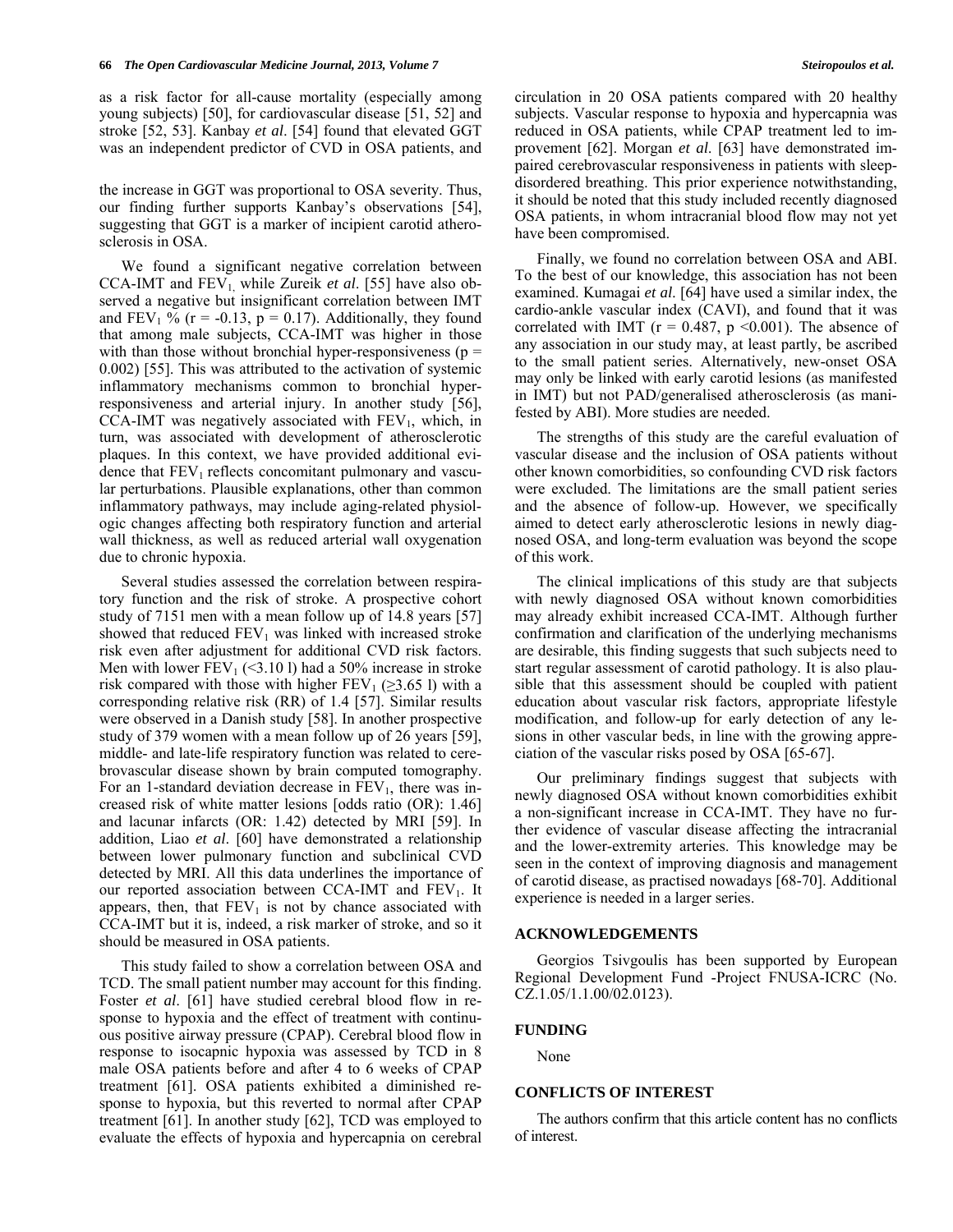# **REFERENCES**

- [1] Shahar E, Whitney CW, Redline S, *et al.* Sleep-disordered breathing and cardiovascular disease: cross-sectional results of the Sleep Heart Health Study. Am J Respir Crit Care Med 2001; 163: 19-25.
- [2] Peker Y, Hedner J, Norum J, Kraiczi H, Carlson J. Increased incidence of cardiovascular disease in middle-aged men with obstructive sleep apnea: a 7-year follow-up. Am J Respir Crit Care Med 2002; 166: 159-65.
- [3] Katsiki N, Athyros VG, Karagiannis A, Mikhailidis DP. Characteristics other than the diagnostic criteria associated with metabolic syndrome: an overview. Curr Vasc Pharmacol 2013; [Epub ahead of print].
- [4] Kostapanos MS, Elisaf MS, Mikhailidis DP. Obstructive sleep apnea and cardiovascular risk: is metabolic syndrome the link? Angiology 2012; 63: 569-73.
- [5] Bassetti CL, Milanova M, Gugger M. Sleep-disordered breathing and acute ischemic stroke: diagnosis, risk factors, treatment, evolution, and long-term clinical outcome. Stroke 2006; 37: 967- 72.
- [6] Dean RT, Wilcox I. Possible atherogenic effects of hypoxia during obstructive sleep apnea. Sleep 1993; 16(8 Suppl): S15-21.
- [7] Shamsuzzaman AS, Gersh BJ, Somers VK. Obstructive sleep apnea: implications for cardiac and vascular disease. JAMA 2003; 290: 1906-14.
- [8] Eisensehr I, Ehrenberg BL, Noachtar S, *et al.* Platelet activation, epinephrine, and blood pressure in obstructive sleep apnea syndrome. Neurology 1998; 51: 188-95.
- [9] O'Leary DH, Polak JF. Intima-media thickness: a tool for atherosclerosis imaging and event prediction. Am J Cardiol 2002; 90: 18L-21L.
- [10] Rosfors S, Hallerstam S, Jensen-Urstad K, Zetterling M, Carlstrom C. Relationship between intima-media thickness in the common carotid artery and atherosclerosis in the carotid bifurcation. Stroke 1998; 29: 1378-82.
- [11] Tsivgoulis G, Vemmos K, Papamichael, C *et al.* Common carotid artery intima-media thickness and the risk of stroke recurrence. Stroke 2006; 37: 1913-6.
- [12] O'Leary DH, Polak JF, Kronmal RA, Manolio TA, Burke GL, Wolfson SK, Jr. Carotid-artery intima and media thickness as a risk factor for myocardial infarction and stroke in older adults. Cardiovascular Health Study Collaborative Research Group. N Engl J Med 1999; 340: 14-22.
- [13] Schulz R, Seeger W, Fegbeutel C, *et al*. Changes in extracranial arteries in obstructive sleep apnoea. Eur Respir J 2005; 25: 69-74.
- [14] Suzuki T, Nakano H, Maekawa J, *et al.* Obstructive sleep apnea and carotid-artery intima-media thickness. Sleep 2004; 27: 129-33.
- [15] Altin R, Ozdemir H, Mahmutyazicioglu K, *et al.* Evaluation of carotid artery wall thickness with high-resolution sonography in obstructive sleep apnea syndrome. J Clin Ultrasound 2005; 33: 80- 6.
- [16] Wattanakit K, Boland L, Punjabi NM, Shahar E. Relation of sleepdisordered breathing to carotid plaque and intima-media thickness. Atherosclerosis 2008; 197: 125-31.
- [17] Alexandrov AV, Sloan MA, Tegeler CH, *et al.* Practice Standards for Transcranial Doppler (TCD) Ultrasound. Part II. Clinical Indications and Expected Outcomes. J Neuroimaging 2012; 22: 215-24.
- [18] Klein S, Hage JJ. Measurement, calculation, and normal range of the ankle-arm index: a bibliometric analysis and recommendation for standardization. Ann Vasc Surg 2006; 20: 282-92.
- [19] Stoffers J, Kaiser V, Kester A, Schouten H, Knottnerus A. Peripheral arterial occlusive disease in general practice: the reproducibility of the ankle-arm systolic pressure ratio. Scand J Prim Health Care 1991; 9: 109-14.
- [20] Papanas N, Steiropoulos P, Nena E, *et al.* Predictors of obstructive sleep apnea in males with metabolic syndrome. Vasc Health Risk Manag 2010; 6: 281-6.
- [21] Tsara V, Serasli E, Amfilochiou A, Constantinidis T, Christaki P. Greek version of the Epworth Sleepiness Scale. Sleep Breath 2004; 8: 91-5.
- [22] Johns MW. A new method for measuring daytime sleepiness: the Epworth sleepiness scale. Sleep 1991; 14: 540-5.
- [23] American Diabetes Association. Diagnosis and classification of diabetes mellitus. Diabetes Care 2012; 35(Suppl 1): S64-S71.

#### *Vascular Disease and OSA The Open Cardiovascular Medicine Journal, 2013, Volume 7* **67**

- [24] Chobanian AV, Bakris GL, Black HR, *et al*. The Seventh Report of the Joint National Committee on Prevention, Detection, Evaluation, and Treatment of High Blood Pressure: the JNC 7 report. JAMA 2003; 289: 2560-72.
- [25] Heliopoulos I, Papaoiakim M, Tsivgoulis G, *et al.* Common carotid intima media thickness as a marker of clinical severity in patients with symptomatic extracranial carotid artery stenosis. Clin Neurol Neurosurg 2009; 111: 246-50.
- [26] Veller MG, Fisher CM, Nicolaides AN, *et al.* Measurement of the ultrasonic intima-media complex thickness in normal subjects. J Vasc Surg 1993; 17: 719-25.
- [27] Tsivgoulis G, Bogiatzi C, Heliopoulos I, *et al.* Low Ankle-Brachial Index predicts early risk of recurrent stroke in patients with acute cerebral ischemia. Atherosclerosis 2012; 220: 407-12.
- [28] Hirsch AT, Haskal ZJ, Hertzer NR, *et al.* ACC/AHA 2005 Practice Guidelines for the management of patients with peripheral arterial disease (lower extremity, renal, mesenteric, and abdominal aortic): a collaborative report from the American Association for Vascular Surgery/Society for Vascular Surgery, Society for Cardiovascular Angiography and Interventions, Society for Vascular Medicine and Biology, Society of Interventional Radiology, and the ACC/AHA Task Force on Practice Guidelines (Writing Committee to Develop Guidelines for the Management of Patients With Peripheral Arterial Disease): endorsed by the American Association of Cardiovascular and Pulmonary Rehabilitation; National Heart, Lung, and Blood Institute; Society for Vascular Nursing; TransAtlantic Inter-Society Consensus; and Vascular Disease Foundation. Circulation 2006; 113: e463-54.
- [29] Steiropoulos P, Papanas N, Nena E, *et al.* Inflammatory markers in middle-aged obese subjects: does obstructive sleep apnea syndrome play a role? Mediators Inflamm 2010; 2010: 675320.
- [30] Iber C, Ancoli-Israel S, Chesson AL, Quan SF. The AASM Manual for the Scoring of Sleep and Associated Events: Rules, Terminology, and Technical Specifications. Westchester, Ill, USA: ASM 2007.
- [31] Sleep-related breathing disorders in adults: recommendations for syndrome definition and measurement techniques in clinical research. The Report of an American Academy of Sleep Medicine Task Force. Sleep 1999; 22: 667-89.
- [32] Tsivgoulis G, Sharma VK, Lao AY, Malkoff MD, Alexandrov AV. Validation of transcranial Doppler with computed tomography angiography in acute cerebral ischemia. Stroke 2007; 38: 1245-9.
- [33] Tsivgoulis G, Sharma VK, Hoover SL, *et al.* Applications and advantages of power motion-mode Doppler in acute posterior circulation cerebral ischemia. Stroke 2008; 39: 1197-204.
- [34] Tsivgoulis G, Man BL, Lao AY, *et al.* A spectrum of knock-type Doppler signals in the intracranial vessels. Stroke 2009; 40: 644-7.
- [35] Feldmann E, Wilterdink JL, Kosinski A, *et al.* The Stroke Outcomes and Neuroimaging of Intracranial Atherosclerosis (SONIA) trial. Neurology 2007; 68: 2099-106.
- [36] Kaynak D, Goksan B, Kaynak H, Degirmenci N, Daglioglu S. Is there a link between the severity of sleep-disordered breathing and atherosclerotic disease of the carotid arteries? Eur J Neurol 2003; 10: 487-93.
- [37] Gamero L, Levenson J, Armentano R, *et al.* Carotid wall inertial index increase is related to intima-media thickening in hypertensive patients. J Hypertens 1999; 17: 1825-9.
- [38] Hodis HN, Mack WJ, LaBree L, *et al.* Reduction in carotid arterial wall thickness using lovastatin and dietary therapy: a randomized controlled clinical trial. Ann Intern Med 1996; 124: 548-56.
- [39] De Pergola G, Ciccone M, Pannacciulli N, *et al.* Lower insulin sensitivity as an independent risk factor for carotid wall thickening in normotensive, non-diabetic, non-smoking normal weight and obese premenopausal women. Int J Obes Relat Metab Disord 2000;  $24.825 - 9$
- [40] Szaboova E, Tomori Z, Donic V, Petrovicova J, Szabo P. Sleep apnoea inducing hypoxemia is associated with early signs of carotid atherosclerosis in males. Respir Physiol Neurobiol 2007; 155: 121-7.
- [41] Baguet JP, Hammer L, Levy P, *et al.* The severity of oxygen desaturation is predictive of carotid wall thickening and plaque occurrence. Chest 2005; 128: 3407-12.
- [42] Li C, Zhang XL, Liu H, Wang ZG, Yin KS. Association among plasma interleukin-18 levels, carotid intima- media thickness and severity of obstructive sleep apnea. Chin Med J (Engl) 2009; 122: 24-9.